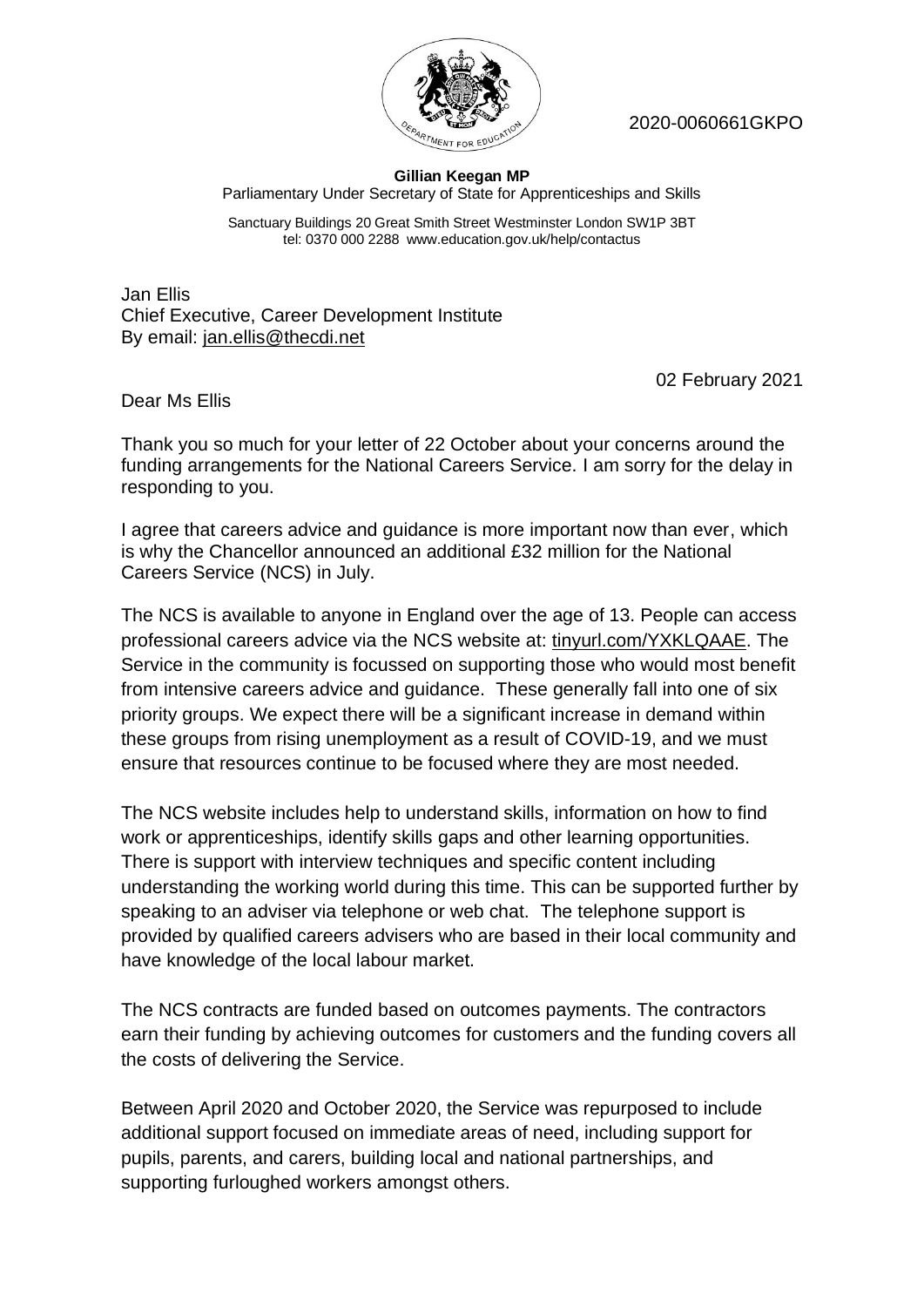The government is committed to ensuring that no person is left behind following COVID-19, and I thought it would be helpful to give you information about the targeted Plan for Jobs. As part of the Plan and the challenges posed to economic and working priorities, outcome payments were increased where a job or learning outcome has been achieved (for people in both the priority and non-priority groups). This commenced in October 2020 and will remain in place until the end of March 2021. Contractors have welcomed these increased payments which will help them to build capacity as they recruit and train more advisers. The Plan comprises:

- Kickstart Scheme  $-$  £2 billion fund to create hundreds of thousands of high quality six-month work placements aimed at those aged 16-24 who are on Universal Credit and are deemed to be at risk of long-term unemployment
- An additional £32 million funding for the NCS over the next two years so that 269,000 more people in England can receive personalised advice on training and work
- High quality traineeships for young people an additional £111 million this year for traineeships in England, to fund high quality work placements and training for 16-24 year olds
- Payments for employers who hire new apprentices a new payment of £2,000 to employers in England for each new apprentice they hire aged under 25, and a £1,500 payment for each new apprentice they hire aged 25 and over, from 1st August 2020 to 31st January 2021.
- $\bullet$  High value courses for school and college leavers  $-$  £101 million for the 2020-21 academic year to give all 18-19 year olds in England the opportunity to study targeted high value Level 2 and 3 courses when employment opportunities are not available to them
- Expanded Youth Offer an increase in the intensive support offered by DWP across the UK to young jobseekers, to including all those aged 18-24 in the Intensive Work Search group in Universal Credit
- £895 million to enhance work search support by doubling the number of work coaches in Jobcentre Plus before the end of the financial year across the UK
- Expansion of the Work and Health Programme up to £95 million this year to expand the scope of the Work and Health Programme across the UK to introduce additional voluntary support in the autumn for those on benefits that have been unemployed for more than three months
- £40 million to fund private sector capacity to introduce a job finding support service across the UK in the autumn. This online, one-to-one service will help those who have been unemployed for less than three months to improve their chances of finding employment
- An increase of £150 million in funding for the Flexible Support Fund; and